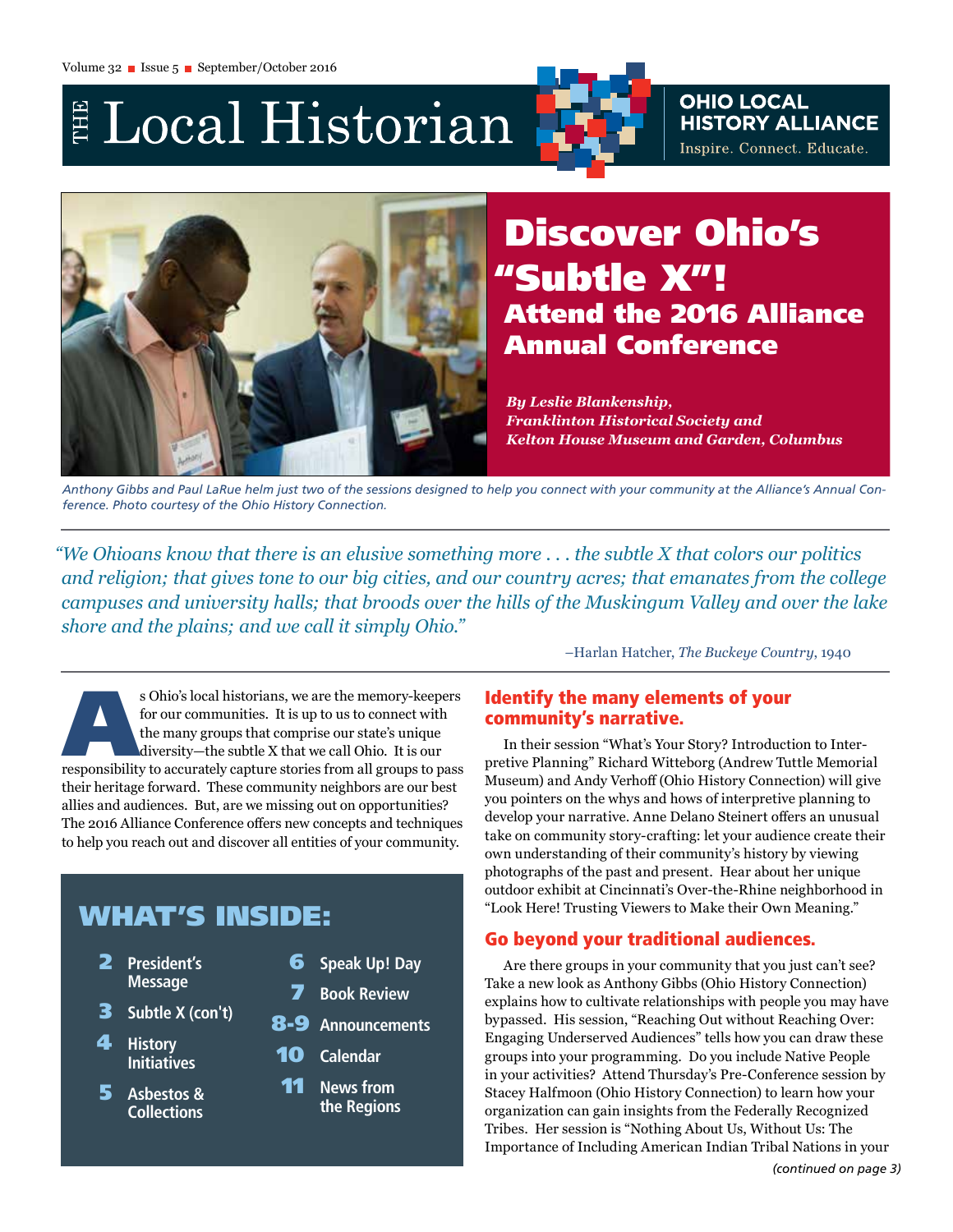# **President's Message:**

*On Friday, October 7th and Saturday, October 8th local historians from around the state of Ohio will be gathering for education, inspiration, and a chance to connect to their fellow historians. The theme this year, "Connecting to Communities" gives us an opportunity to study and reflect on how we are connected to the communities we serve and how to strengthen those ties.*

*OLHA's board is pleased to introduce a new venue for our annual gathering – the Dublin, Ohio Crowne Plaza Hotel. Over the last five years, we have added sessions, joined with SOA for additional offerings, and grown our attendance at the two luncheons beyond the capacity of the space at our conference hotel. This provided a great opportunity for us to begin looking around for a new site. After con-*

*siderable research, we chose the Crowne Plaza in Dublin. The spacious conference center in this hotel with its wide hallways perfect for our marketplace, expanded space for our luncheon gatherings, and other amenities seemed like a good fit for our organization. We hope you will join your colleagues at the meeting and conference of the Ohio Local History Alliance as we explore our new space and "Connecting to Communities."*

*One of the changes being instituted at this year's conference is to provide more time between sessions to allow attendees the opportunity to connect with speakers after presentations and also with their colleagues as they move to their next session. We have listened to your comments on evaluations and hope you will take the time to provide feedback to us after this year's events.*

### **Beth Weinhardt**

President, Ohio Local History Alliance , Local History Coordinator, Westerville Public Library (614) 259-5028, *[bweinhar@westervillelibrary.org](mailto:bweinhar@westervillelibrary.org)*

# **2016 Board Members Ohio Local History Alliance**

#### **President**

**Beth Weinhardt,** Local History Coordinator Westerville Public Library, Westerville (614) 259-5028 *[bweinhar@westervillelibrary.org](mailto:bweinhar@westervillelibrary.org) [westervillelibrary.org/local-history](http://westervillelibrary.org/local-history)*

#### **1st Vice President**

**Todd McCormick,** Curator/Director Logan County Historical Society, Bellefontaine (937) 593-7557 [tmccormick@loganhistory.org](mailto:tmccormick@loganhistory.org) [www.loganhistory.org](http://www.loganhistory.org)

#### **2nd Vice President**

**Wendy Zucal,** Executive Director Dennison Railroad Depot Museum, Dennison (740) 922-6776 *[director@dennisondepot.org](mailto:director@dennisondepot.org) [dennisondepot.org](http://dennisondepot.org)*

#### **Secretary**

**Ruth Brindle,** Curator Quaker Heritage Center Wilmington College, Wilmington (937) 481-2456 *[ruth\\_brindle@wilmington.edu](mailto:ruth_brindle@wilmington.edu) [www.wilmington.edu/the-wilmington](http://www.wilmington.edu/the-wilmington-difference/qhc/ )[difference/qhc/](http://www.wilmington.edu/the-wilmington-difference/qhc/ )*

#### **Treasurer**

**Kathleen Fernandez,** Historian and Museum Consultant, North Canton *[kathyfernandez@neo.rr.com](mailto:kathyfernandez%40neo.rr.com?subject=)*

#### **Trustees-At-Large**

**Leann Rich,** Manager of Education & External Relations Mahoning Valley Historical Society, Youngstown (330) 743-2589 *[lrich@mahoninghistory.org](mailto:lrich@mahoninghistory.org) [www.mahoninghistory.org](http://www.mahoninghistory.org)*

**Jim Oda,** Director Piqua Public Library, Piqua (937) 773-6753 *[joda@piqualibrary.org](mailto:joda@piqualibrary.org) [www.youseemore.com/piqua](http://www.youseemore.com/piqua)*

### **Pat Smith,** Director

Allen County Museum & Historical Society, Lima (419) 222-9426 *[psmith1@wcoil.com](mailto:psmith1@wcoil.com) [www.allencountymuseum.org](http://www.allencountymuseum.org)*

**Immediate Past-President Maggie Marconi,** Museum Administrator Sandusky Library/ Follett House Museum Sandusky (419) 625-3834 *[mmarconi@sanduskylib.org](mailto:mmarconi@sanduskylib.org)  [www.sandusky.lib.oh.us/follett\\_](http://www.sandusky.lib.oh.us/follett_house)house*

#### **Ex-Officio**

**(Executive Secretary) Anthony Gibbs,** Interim Manager Local History Services Ohio History Connection, Columbus (614) 297.2477 *[agibbs@ohiohistory.org](mailto:agibbs@ohiohistory.org) [www.ohiohistory.org](http://www.ohiohistory.org)* 

### **Region 1**

**Gary Levitt,** Director Museum of Postal History, Delphos (419) 303-5482 *[mphdelphos@gmail.com](mailto:mphdelphos@gmail.com) [www.postalhistorymuseum.org](http://www.postalhistorymuseum.org)*

**Richard Witteborg**, Curator of Exhibits Andrew L. Tuttle Museum, Defiance (419) 784-1907 *[witteborg@hotmail.com](mailto:witteborg%40hotmail.com?subject=)*

*[www.cityofdefiance.com/main/index.](http://www.cityofdefiance.com/main/index.php/tuttle-museum-home ) [php/tuttle-museum-home](http://www.cityofdefiance.com/main/index.php/tuttle-museum-home )* 

### **Region 2**

**Gale Martin,** Executive Director Marion County Historical Society, Marion (740) 387- 4255 *[mchs@marionhistory.com](mailto:mchs@marionhistory.com) [www.marionhistory.com](http://www.marionhistory.com)*

**Jessica Maiberger,** Local History Librarian Milan-Berlin Library District, Milan (419) 499-4117 *[jessica.maiberger@gmail.com](mailto:jessica.maiberger@gmail.com) [www.milan-berlin.lib.oh.us](http://www.milan-berlin.lib.oh.us/)* 

### **Region 3**

**Rebecca Larson-Troyer,** Librarian Special Collections Division Akron-Summit County Public Library, Akron (330) 643-9030 *[rltroyer@akronlibrary.org](mailto:rltroyer@akronlibrary.org) [sc.akronlibrary.org](http://sc.akronlibrary.org)*

**Timothy Daley,** Executive Director Cuyahoga County Soldiers' and Sailor's Monument, Cleveland (216) 621-3746 *[tdaley@cuyahogacounty.us](mailto:tdaley@cuyahogacounty.us) [www.soldiersandsailors.com](http://www.soldiersandsailors.com)*

### **Region 4**

**Nancy Newton,** Trustee Canfield Historical Society, Canfield (330) 533-3458 *[newton1@zoominternet.net](mailto:newton1@zoominternet.net)*

**Melissa Karman,** Director The Sutliff Museum, Warren (330) 395-6575 *[melissa.karman@sutliffmuseum.org](mailto:melissa.karman@sutliffmuseum.org)  [www.sutliffmuseum.org](http://www.sutliffmuseum.org/)*

### **Region 5**

**Kate Smith,** Special Projects Coordinator Dennison Railroad Depot Museum Dennison (740) 922-6776 *[kates@dennisondepot.org](mailto:kates@dennisondepot.org) [www.dennisondepot.org](http://www.dennisondepot.org)*

**Christy Davis,** Registrar Pro Football Hall of Fame, Canton (330) 588-3616 *[Christy.Davis@ProFootballHOF.com](mailto:Christy.Davis@ProFootballHOF.com)* 

*[www.ProFootballHOF.com](http://www.profootballhof.com/)* **Region 6**

**Leslie Blankenship,** Trustee Franklinton Historical Society, Columbus (614) 527-1957 *[lblanken@att.net](mailto:lblanken@att.net)* 

*[franklintonhistoricalsociety.org](http://franklintonhistoricalsociety.org)* **Andrea Brookover,**  Executive Director Fairfield Heritage Association, Lancaster (740) 654-9923 *[director@fairfiledheritage.org](mailto:director@fairfiledheritage.org)*

*[www.fairfieldheritage.org](http://www.fairfieldheritage.org)*

**Region 7 Chris Burton,** Executive Director Armstrong Air & Space Museum Wapakoneta (419) 738-8811 *[airandspace@bright.net](mailto:airandspace@bright.net)  [www.armstrongmuseum.org](http://www.armstrongmuseum.org)*

**Kasey Eichensehr,** Curator Clark County Historical Society Springfield (937) 324-0657 *[keichensehr@heritagecenter.us](mailto:keichensehr@heritagecenter.us) [www.heritagecenter.us/](http://www.heritagecenter.us)*

### **Region 8**

**Joel Kohler,** Historian Mason Ohio Historical Society, Mason (513) 398-6750 *[drwho7734@gmail.com](mailto:drwho7734@gmail.com) [www.masonhistoricalsociety.org/](http://www.masonhistoricalsociety.org)*

**Jamie Glavic,** Director of Marketing & Communications National Underground Railroad Freedom Center, Cincinnati (513) 333-7500 *[jglavic@nurfc.org](mailto:jglavic@nurfc.org) [www.freedomcenter.org](http://www.freedomcenter.org)*

#### **Region 9**

**Margaret Parker,** Trustee Meigs County Historical Society, Pomeroy (740) 992-3810 *[meigscohistorical@frontier.com](mailto:meigscohistorical@frontier.com) [meigschs.org](http://www.meigschs.org)*

**Jessica Cyders,** Curator Southeast Ohio History Center, Athens (740) 592-2280 *[jessica@athenshistory.org](mailto:jessica@athenshistory.org) [athenshistory.org](http://athenshistory.org)*

#### **Region 10**

**Jim Geyer,** Director for Museums Muskingum County History, Zanesville (740) 454-9500 *[phsomc@sbcglobal.net](mailto:phsomc@sbcglobal.net) [www.muskingumhistory.org](http://www.muskingumhistory.org)*

**Judy Robinson,** Trustee Noble County Historical Society Caldwell (740) 732-2654 *[jackie.l.robinson@frontier.com](mailto:jackie.l.robinson@frontier.com) [www.rootsweb.ancestry.](http://www.rootsweb.ancestry.com/~ohnoble/histsoc.htm) [com/~ohnoble/histsoc.htm](http://www.rootsweb.ancestry.com/~ohnoble/histsoc.htm)*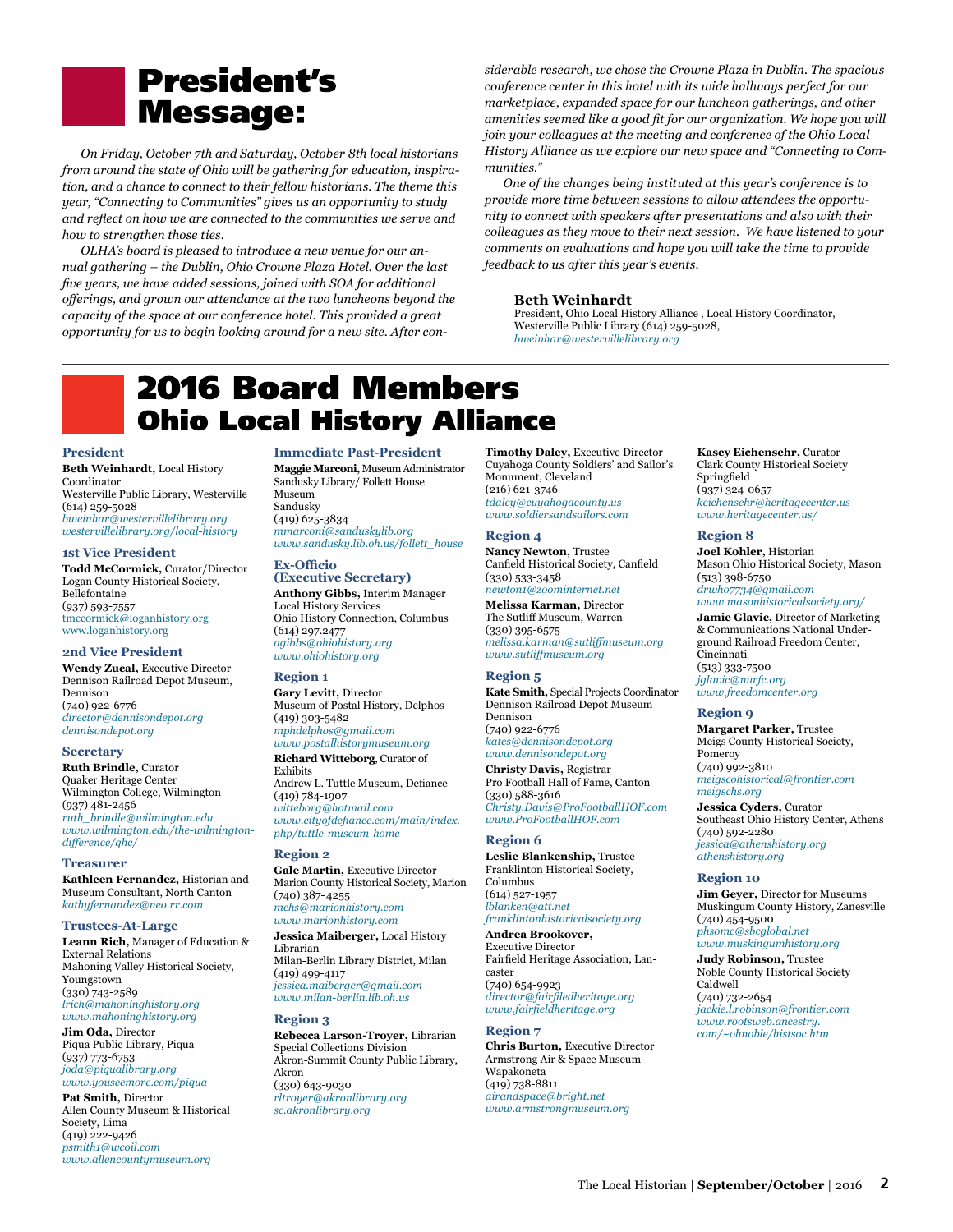Organization's Leadership, Interpretation, and Programs."

Have you tried engaging the visually-impaired? Gain new perspectives with creative, multi-sensory solutions from Heather Haden (Massillon Museum) in her session "What Museums Can Learn from Synesthesia: Curating Non-Representational Art for the Visually Impaired." How can you capture the short attention span of young children? Discover new strategies from Caitlin Lynch, the Columbus Museum of Art's Coordinator for Young Child Programming, as she presents "Programming for Preschoolers." And, what about those high schoolers? How can you immerse them in history? Hear how award-winning classroom teacher Paul LaRue from Washington Court House uses hands-on activities with Ohio's cemeteries to convert blasé students into life-long history enthusiasts. Let Jason Swiatkowski (Armstrong Air & Space Museum) show you how to make math+history+engineering=fun for kids in his session "All Aboard the STEM Bandwagon: Teaching Engineering through History."

Let's not overlook gardeners. Appeal to their love of growing things by planning an historic garden. Leslie Wagner will tell you how she does it in her session "Historical Gardening at The Dawes Arboretum." See how Dana Best-Mizsak (Bedford Historical Society) sparked interaction among diverse groups by attending "Northeast Ohio History Fair: Connecting Communities to their Local History." By gathering schools, the public, local governments, and local history organizations together, she created a new, hands-on, educational experience. Gain a blueprint for partnering with arts and cultural organizations and local economic development nonprofits in your community. Join the panel discussion "Connecting to Community: A Case Study in Place Making and Economic Development" featuring Meghan Reed (Trumball County Historical Society), Lisa Ramsey (Trumball Neighborhood Partnership), and Melissa Karman (Sutliff Museum).

### Don't miss John Dichtl at Friday's Keynote luncheon.

The President and CEO of the American Association for State and Local History will examine the role of local historical societies and the importance of advocacy for history.

### This year, all roads lead to Dublin (Crowne Plaza Columbus).

Here a stimulating array of 41 new sessions and multiple networking opportunities await you. Connect to the fresh ideas and practices of local history experts from around the state. Discover anew that subtle X that makes Ohio so special. See you in October!

# ANNUAL MEETING AT-A-GLANCE

### WHAT:

**Connecting Communities, the Ohio Local History Alliance Annual Meeting & Conference in Partnership with the Society of Ohio Archivists**

### WHEN:

**Friday, October 7 and Saturday, October 8, 2016. (Pre-Conference Session Thursday, 2:00- 4:00, October 6.)**

### WHERE:

**Crowne Plaza Columbus-Dublin, 600 Metro Place North, Dublin, Ohio (614.764.2200) [www.ihg.com/crowneplaza/hotels/us/en/](https://www.ihg.com/crowneplaza/hotels/us/en/dublin/cmhdo/hoteldetail ) [dublin/cmhdo/hoteldetail](https://www.ihg.com/crowneplaza/hotels/us/en/dublin/cmhdo/hoteldetail ) Mention the Ohio Local History Alliance Annual Meeting or the Ohio History Connection (Group code OLH) to re¬ceive the discounted conference rate of \$99.00 per night. Book your room by September 22.**

### MORE INFORMATION:

**Visit [www.ohiohistory.org/preserve/local](https://www.ohiohistory.org/preserve/local-history-office/ohio-local-history-alliance/annual-meeting)[history-office/ohio-local-history-alliance/](https://www.ohiohistory.org/preserve/local-history-office/ohio-local-history-alliance/annual-meeting) [annual](https://www.ohiohistory.org/preserve/local-history-office/ohio-local-history-alliance/annual-meeting)-meeting to download the full conference brochure.** 

### REGISTER:

**Visit [www.ohiohistory.org/register](http://www.ohiohistory.org/register) to register online or send in the registration form available on the website. Pre-registration closes September 26.**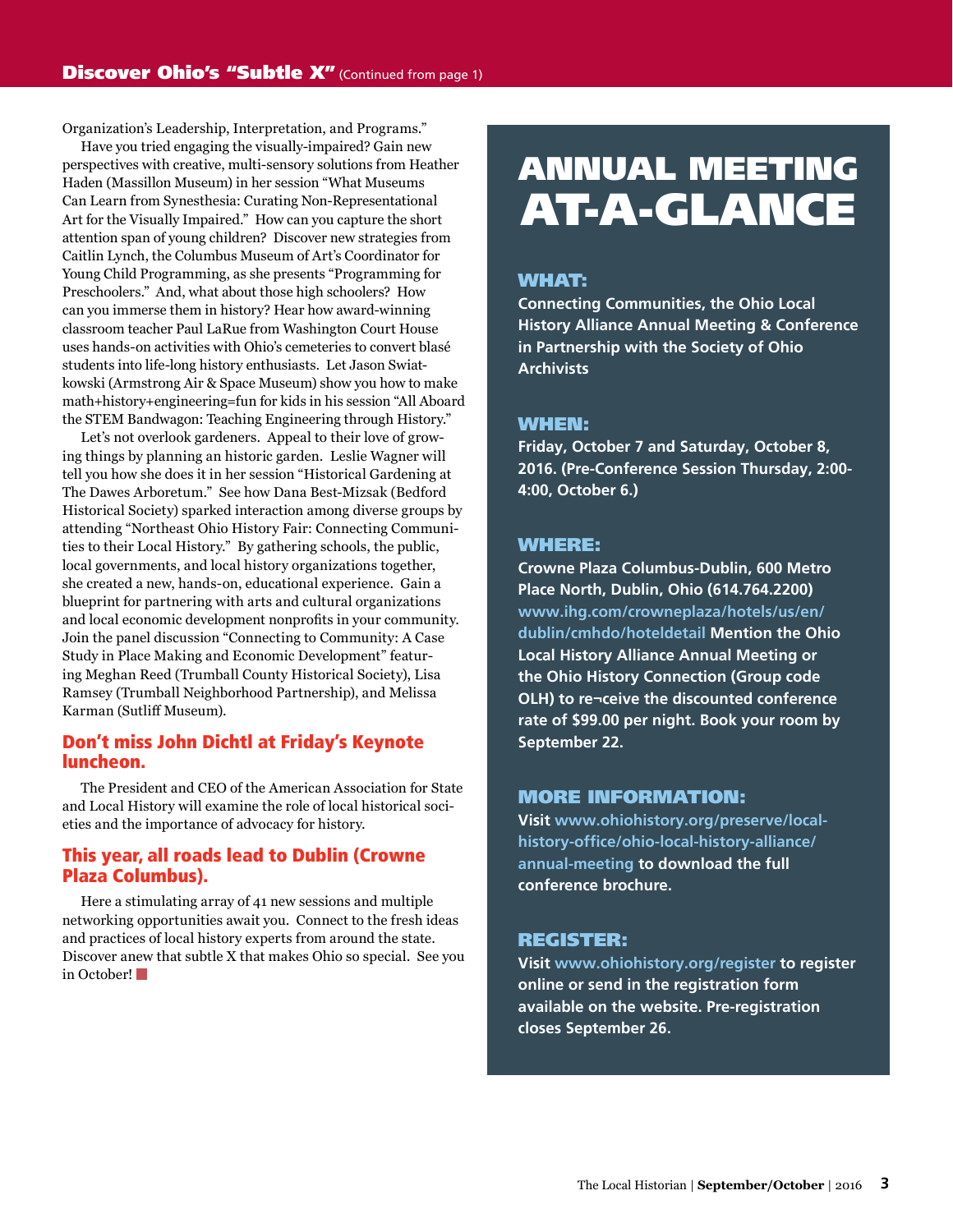# Two Statewide History Initiatives Coming this September

By Todd Kleismit, Director of Community & Government Relations, Ohio History Connection, Columbus

Two major statewide history initiatives are set to get underway in September. The "Ohio Open Doors" is a first-of-its-kind statewide effort to encourage Ohio's landmark buildings and other unique places to "open their doors" for free special tours and programs. The last week of September is American Indian Week with several different programs scheduled to highlight the contributions of American Indians, especially in Ohio.

The Open Doors initiative will take place September 9-18 (not necessarily each day) with more than 100 Ohio organizations and venues now committed to participate. The initiative is one of several to commemorate the 50th anniversary of the National Historic Preservation Act of 1966.

"We have asked the organizations responsible for many of Ohio's culturally significant buildings and places to simply provide to visitors over this 10-day stretch something special that they may not ordinarily get to see or experience," said Steve George, senior advisor to Ohio History Connection CEO Burt Logan. "We're so pleased with the response. We think it's going to be very special."

George said the diversity of organizations, local governments and businesses participating is impressive. He said the organizations range from the Cleveland Symphony Orchestra to the OhioHealth Neuroscience Center in Columbus as well as the Greenville Public Library and Stuart's Opera House in Nelsonville. For more information, visit online at [www.ohiohistory.org/preserve/ohio](https://www.ohiohistory.org/preserve/ohio-open-doors)[open-doors](https://www.ohiohistory.org/preserve/ohio-open-doors).

### **OHIO HISTORY CONNECTION**



September 25 – October 1 is American Indian Week in Ohio with several events planned to recognize the contributions of American Indian Tribes and Native culture to Ohio's history. There will be a kick-off event at the Ohio History Center on Sunday, September 25 from noon  $-5$ pm featuring American Indian dance demonstrations, traditional stickball demonstrations led by Miami University students, as well as lacrosse demonstrations by the Ohio Machine – Columbus' professional lacrosse team. On October 1st, the Chief of the Eastern Shawnee Tribe, Glenna J. Wallace, and the

President of the Delaware Nation, Kerry Holton, will be participating in a moderated panel session in the auditorium.

"In 2014, the Ohio General Assembly passed a resolution to recognize the important contributions of American Indians in Ohio," said Stacey Halfmoon, Director of American Indian Relations for the Ohio History Connection. "We are delighted to have this opportunity to raise awareness of these significant contributions by celebrating American Indian culture and history. For more details, visit online at [www.ohiohistory.org/](https://www.ohiohistory.org/participate/event-calendar/ohio-history-center/american-indian-week) [participate/event-calendar/ohio-history](https://www.ohiohistory.org/participate/event-calendar/ohio-history-center/american-indian-week)[center/american-indian-week](https://www.ohiohistory.org/participate/event-calendar/ohio-history-center/american-indian-week).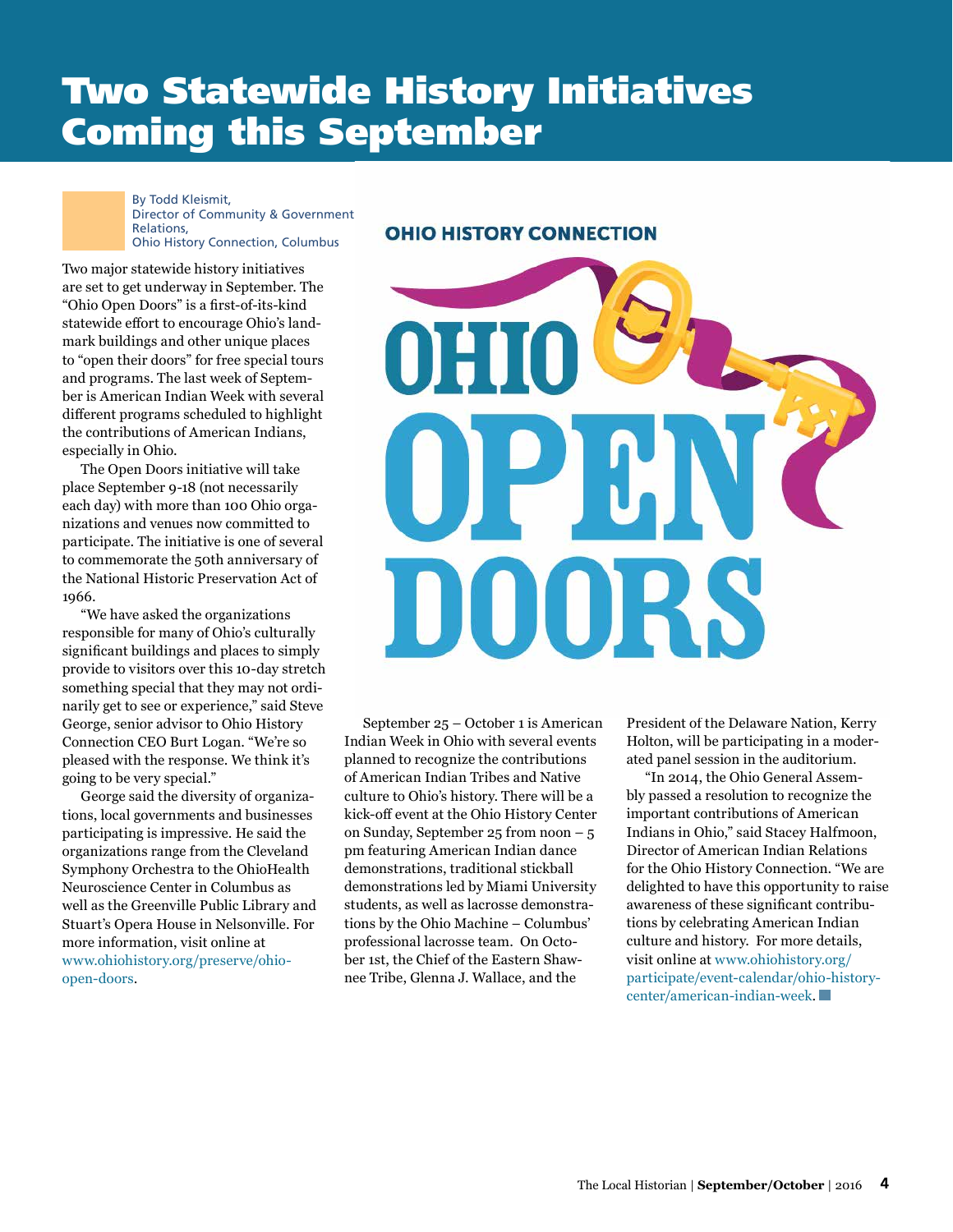# Safety Tip: Asbestos & Museum Collections

### By Megan McCoy, History Curator, Ohio History Connection, Columbus

Recently a history curator was doing research on the 37th "Buckeye" Division in WWI and the helmets they wore during combat. The 37th Division helmets are the famous "doughboy" or "Brodie" helmets worn by both British and American soldiers during the First World War. While researching, it was discovered that these helmets have an interior disc of asbestos under the lining. This launched a larger conversation by curatorial staff about the unexpected places asbestos and other collections hazards can be found.

First used commercially in the United States in 1880 and known as a "miracle mineral," asbestos has been used in goods around the world for hundreds of years. It was well known for its durability and fire retardant properties, and it is still used in some products today for those same reasons.

Asbestos was predominantly used in the manufacture of commercial goods from 1940 to 1975 in everything from ceiling tiles to fire retardant suits. Due to the widespread commercial use of the mineral, asbestos is often found in museum collections. While there are some common artifacts that you can expect to contain asbestos such as military ships and certain automotive parts, there are others that might be surprising.

The WWI doughboy helmets aren't the only example of collections with asbestos that might surprise you. Gas masks of "any vintage", particularly those from WWII, contain asbestos in their filter systems. In fact, the EPA estimates that over 3,000 kinds of historical objects contain asbestos and very few provide any label or warning.

If damaged or disturbed, asbestos can pose serious risks to your health. As asbestos breaks down, it can exist in filaments that are 1,200 times thinner than the size of a human hair and can be easily dispersed through handling or wind. These filaments can be inhaled or swallowed, and remain dormant in the body for up to 50 years. Secondary exposure, or exposure by being near someone who handled asbestos without proper safety precautions is also a risk. Fibers can remain on skin, clothes, and in the air for long periods of time after handling or exposure. Risks to your health from asbestos are also cumulative, with each subsequent exposure increasing a person's risk for asbestos related illness.

Health risks posed by asbestos include: cancer of the esophagus, larynx, lungs, oral cavity, stomach, colon and kidneys, breathing problems, allergic reactions, COPD, pulmonary fibrosis and pericardial calcification.

If you must handle collections with asbestos, it is important to take the proper precautions. This includes wearing protective clothing, gloves, and wearing a breathing mask with a HEPA filter. Only a professional should attempt asbestos mitigation, or removing asbestos from an object. Objects that cannot have asbestos removed should be separated from other collections, enclosed, labeled and disturbed as little as possible. These



*Hidden asbestos may be lurking in your collections items. Photo courtesy of the Ohio History Connection.* 

precautions and techniques prescribed by the will be used by collections staff to continue to preserve military helmets and gas masks that contain asbestos as they are prepared for storage and exhibit. However, our collections storage is not the only place that Ohio History Connection staff might encounter these helmets or gas masks.

A study in the UK by the Imperial War Museum found that a number of schools and museums were allowing children to touch these items or even try them on. These kinds of handson kits and education collections are common at museums and historical institutions in the U.S. as well. With the ongoing WWI Centennial events throughout the state, it is important to be aware that these objects contain asbestos so that precautions can be taken by staff. It is also an opportunity to educate other institutions and individuals who might be unaware of these sometimes surprising locations of asbestos in their collections.

### MORE INFORMATION

**National Park Service Conserv-O-Gram. Sept. 1999. Health and Safety Risks of Asbestos. [www.nps.gov/museum/publica](https://www.nps.gov/museum/publications/conserveogram/02-11.pdf)[tions/conserveogram/02-11.pdf](https://www.nps.gov/museum/publications/conserveogram/02-11.pdf)**

**Birmingham Museums. Asbestos in Collections. 2012. [www.](http://www.southeastmuseums.org/domains/southeastmuseums.org/local/media/images/medium/Asbestos_in_Collections_handout_Derek_Brain.pdf) [southeastmuseums.org/domains/southeastmuseums.org/](http://www.southeastmuseums.org/domains/southeastmuseums.org/local/media/images/medium/Asbestos_in_Collections_handout_Derek_Brain.pdf) [local/media/images/medium/Asbestos\\_in\\_Collections\\_hand](http://www.southeastmuseums.org/domains/southeastmuseums.org/local/media/images/medium/Asbestos_in_Collections_handout_Derek_Brain.pdf)[out\\_Derek\\_Brain.pdf](http://www.southeastmuseums.org/domains/southeastmuseums.org/local/media/images/medium/Asbestos_in_Collections_handout_Derek_Brain.pdf)**

**University of Applied Arts Vienna, Conservation Department. Charlotte Holzer. 2012. [www.iiconservation.org/system/files/](https://www.iiconservation.org/system/files/publications/conference_paper/2012/cholzer2012.pdf) [publications/conference\\_paper/2012/cholzer2012.pdf](https://www.iiconservation.org/system/files/publications/conference_paper/2012/cholzer2012.pdf)**

**[Asbestos.com](http://Asbestos.com) The Mesothelioma Center [www.asbestos.com](http://www.asbestos.com)**

**BBC. "Wartime helmets and gas masks, 'dangerous', schools told." Burns, Judith, May 13, 2014. [www.bbc.com/news/edu](http://www.bbc.com/news/education)[cation-](http://www.bbc.com/news/education)27391955**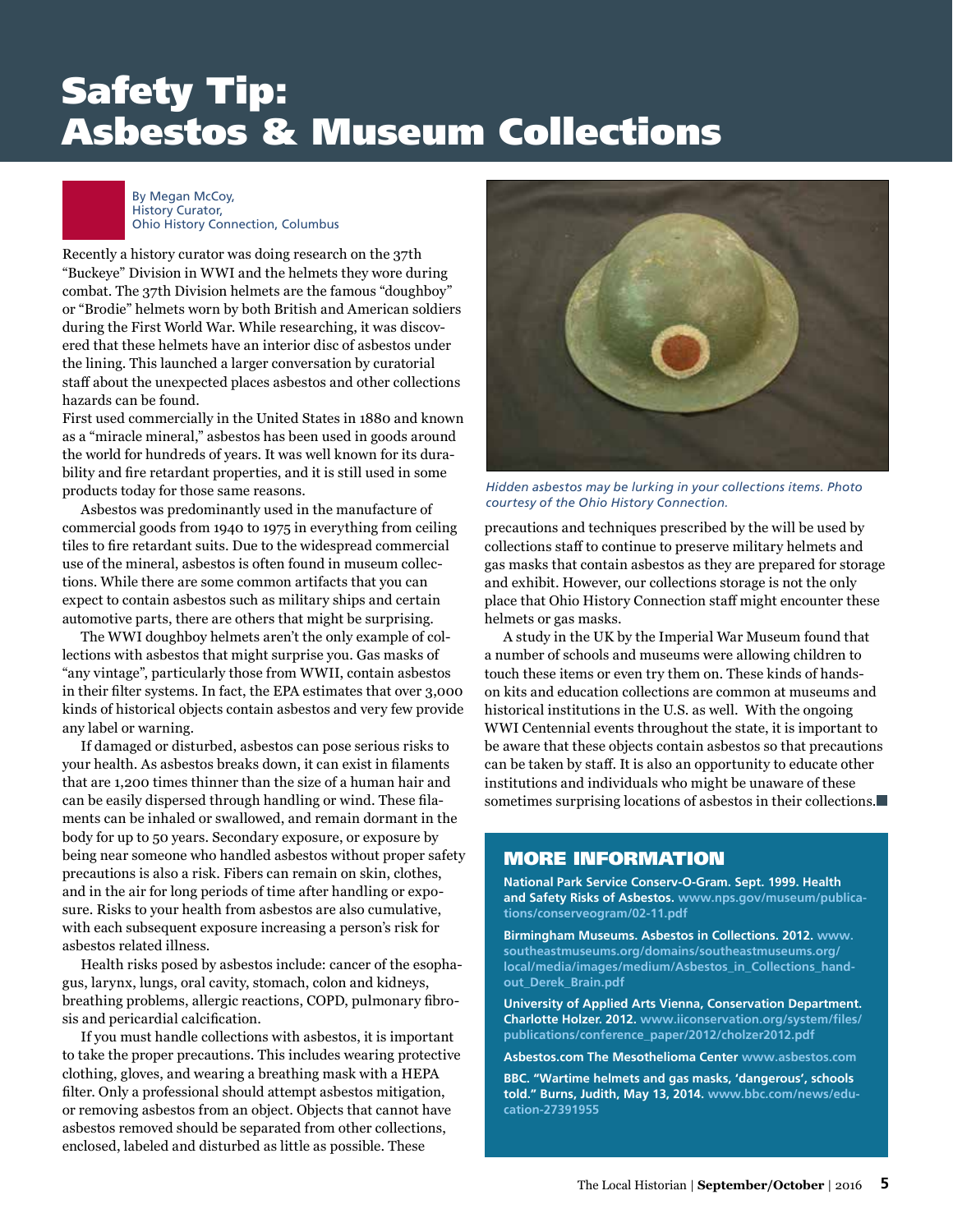# The 5th Annual Speak Up For Ohio Museums! Day is Monday, October 3!



By Johnna McEntee, Executive Director, Ohio Museums Association, Columbus

It's once again time for museums across Ohio to join together and Speak Up about what makes our organizations vital cornerstones of our communities!

The Ohio Museums Association is proud to organize our fifth annual *Speak Up For Ohio Museums! Day*, October 3, 2016!

on local, state, or federal policies that affect your museum.

Nearly every legislator in Congress represents at least one museum within their congressional district — museums are available to citizens and visitors across the country, serving as sources of education, and places of reflection, contemplation, and connection with others. Every elected official should be informed about the public services of the museums they represent. And they need to hear it from you!

**MA's Fifth Annual** eak Up For Ohio Museums Day **October 3, 2016** Join the conversation! #SpeakUpOhio

Advocacy is a crucial function for museums as a way of connecting to elected officials who make important funding decisions that affect our institutions. It is our responsibility as museum professionals to inform these officials of the ways in which our institutions enrich students' educational experiences, provide important and engaging programs, and preserve the cultural heritage of our communities.

As a way of banding together our resources to voice the need for museums as a vital component to quality of life, the Ohio Museums Association has created Speak Up For Ohio Museums! Day, to be held annually on the first Monday in October, during National Arts and Humanities Month.

### Advocacy for Museums Matters!

When you make advocacy part of your normal operations, you are creating a win-win situation for both your museum and museums at-large. Issues that affect you as an institution affect institutions across the museum field. Engaging in regular advocacy means you will be in a better position to have a favorable impact

### There has never been a more important time to connect with your elected officials!

Advocating for your museum and museums across the state is not just an important act during election time — it is an essential mission all year to communicate with your elected officials, and the public, the importance of our institutions in our communities. Don't wait until your museum's future is on the ballot! Building a relationship now, based on an exchange of information, makes it easier to communicate with your legislators when the need for an "ask" arrives.

During this year's Speak Up For Ohio Museums! Day, OMA encourages Ohio institutions to explore the many advocacy resources available on the OMA Advocacy page at [ohiomuseums.org/about/advo](http://ohiomuseums.org/about/advocacy/)[cacy/](http://ohiomuseums.org/about/advocacy/). Speak Up For Ohio Museums! Day on October 3 is the perfect time to spread the word about the importance of your museum and museums across the state to your members, community, and elected officials – and encourage them to Speak Up about the crucial role of museums in our communities.

There are several ways you can participate:

- *Contact your local or state officials with news about your museum*
- *Invite your elected officials them to an upcoming event at your museum*
- *Follow up and share your outreach efforts with other museum professionals and members of your community*
- *Highlight the impact of your advocacy through social media*
- *Send a letter or email to legislators at the local, state, and federal level about a current issue with the potential to impact museums*
- *OMA has also provided a template for a General Advocacy Letter that can be personalized and used to communicate with local, state and national legislators. This great letter has statewide museum facts, and easy fill-in-theblank sections that allows you to easily share your museum's information and statistics. A great way to introduce yourself and your museum, or to keep in contact with your elected officials!*
- *Follow your local, state, and national elected officials on their – Facebook, Twitter and blogs!*
- *Write and Economic and Educational Impact statement to highlight your museum's impact on the community*

These few examples are just the tip of the iceberg — there are so many ways you can help advocate for your museum, and we want to hear what you are doing at your institution! Send an email to [oma@](mailto:oma@ohiohistory.org) [ohiohistory.org](mailto:oma@ohiohistory.org) and tell us what advocacy efforts you are taking at your museum.

We also encourage you to post your advocacy efforts, ideas and questions on our Facebook wall and on Twitter. Be sure to follow #SpeakUpOhio on social media, and use the hashtag for all your Speak Up For Ohio Museums Day posts!

Keep watching OMA's social media pages for more advocacy information and inspiration.

Best of luck in your advocacy activities! Let's all work hard on October 3, 2016 to Speak Up For Ohio Museums!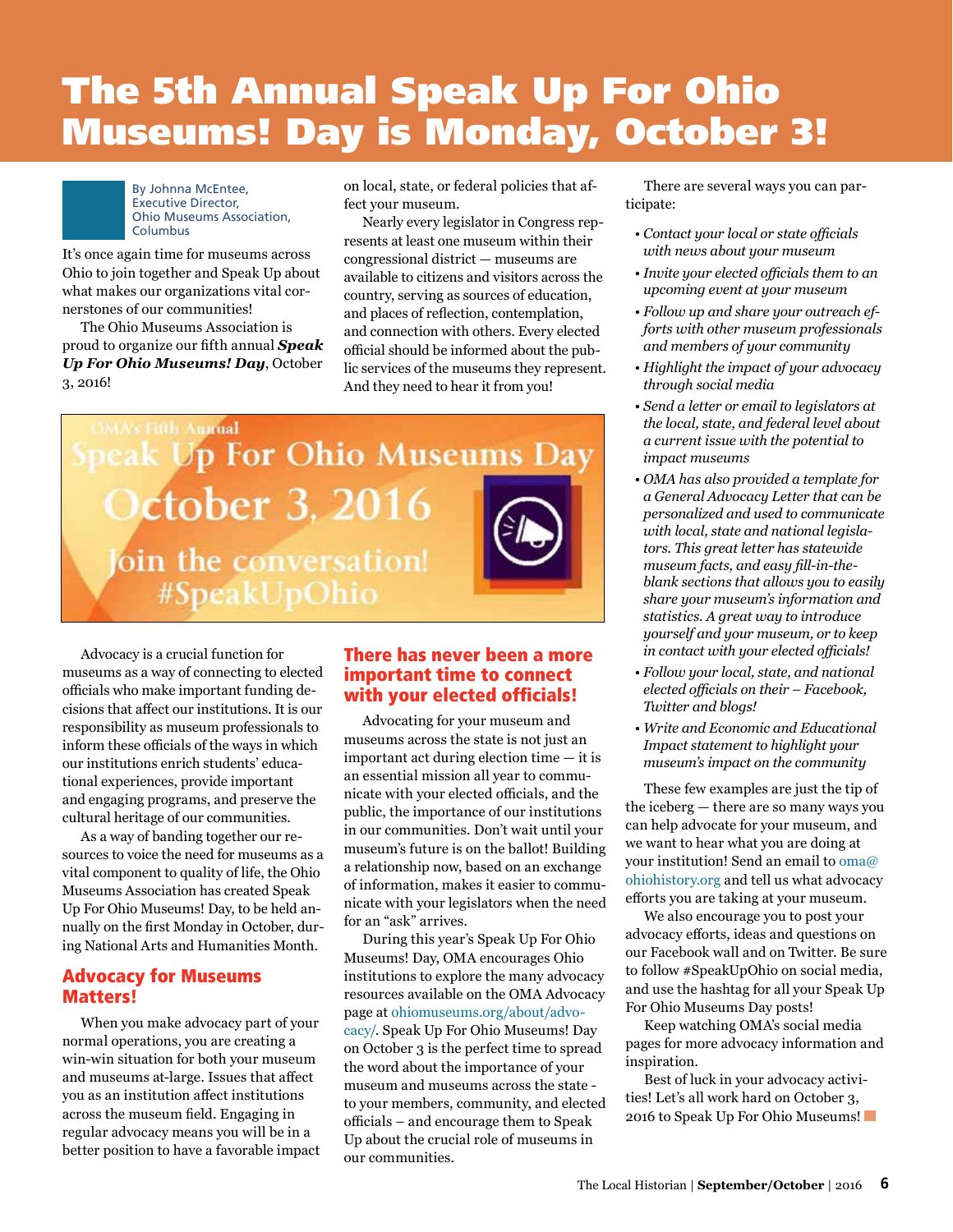### BOOK REVIEW:

# Buildings, Landscapes, and Memory: Case Studies in Historic Preservation by Daniel Bluestone

By Dana Bogart Cress, Ohio History Service Corps Member, Piqua Public Library, Piqua



Historic preservation is becoming a more and more prevalent field that local history sites engage with on a regular basis. Interacting with historic structures is usually part of day to day operations for local historical societies and organizations, whether that involves maintaining a historic house museum, researching for a city historic district, or aiding the city with one of the many small town renewal projects that

have surged across the state in recent years.

This field is multi-faceted. On one side, historic preservation is a technical science involving hands-on knowledge of historic construction techniques and time-period appropriate building materials. However, another side of historic preservation is largely philosophical and theoretical. This side interacts more with the humanities than the sciences and tackles questions such as: Why are some historic buildings chosen to be saved while others are demolished? How is memory of a places altered with renovation or demolition? Should newer buildings reflect historic styles? What are the impacts of historic markers and memorials?

These are the types of questions, among others, that Dr. Daniel Bluestone examines in his book, *Buildings, Landscapes, and Memory: Case Studies in Historic Preservation*. Dr. Bluestone, Director of the Preservation Studies Program at Boston University, demonstrates the changing perceptions and politics of historic preservation in the United States with ten in-depth examples from the nineteenth and twentieth centuries. Each case study contextualizes the time periods and structures in which the issues in question are examined.

Bluestone presents a broad range of topics including architectural contextualization at University of Virginia, early efforts to protect the Palisades' natural landscape, the destruction of neighborhoods to build the Jefferson National Expansion Memorial, and tourism renovations of a courthouse square to a period and style it never previously featured. These studies, as well as the others, all contain the arching theme of memory. Memory is important in determining the perceived historical significance of a place. The author mentions that since the Early Republic

Era, Americans acknowledged that a physical space could shape national memory, history, and even politics due to their associated events and figures.

As any historian, professional or amateur, can imagine, the dominating culture and politics during the nineteenth and twentieth centuries left little room for the preservation of places associated with the memory of minority or impoverished groups. Many of the presented cases examine the destruction of these places. One such example studies the former Mecca Flats in Chicago. The Mecca Flats were constructed in 1891 to accommodate the influx of individuals who would be coming for the Colombian Exposition. By the 1910s and 1920s, the Flats became a significant building associated with the Great Migration of African Americans moving from the South for opportunities in Chicago's industries and the culture they brought with them. The building was used as the subject of blues songs and literature that developed out of Chicago's Harlem Renaissance during this era. However, by the 1940s, racial and class discrimination put the Flats on the short list for demolition despite resistance that moved all the way up to the Illinois House and Senate. The building was demolished in 1952 after several long legal battles, forever erasing a physical piece of African American cultural history. Throughout the book, the author explores the idea that by saving, demolishing, or changing a structure or landscape, the individuals involved hand selected which pasts get preserved and remembered by future generations.

Bluestone points out in his introduction that this book is not a comprehensive history of the historic preservation movement or its methods, but serves as a demonstration of the movement's breadth and complexity. As a reader, I believe brief comparisons to similar situations to each case would have expanded his limited geographical analysis, since most of his cases center in Virginia, New York, and Chicago. However, his research certainly meets his goal to illuminate the complex abstract associations with physical spaces that the nation uses to define itself and negotiate the past with the future. While not meant to be a full history of the field's development, Bluestone presents the cultural and political influences that determined the preservation, or demolition, choices in each of his case studies. This book may not be helpful to those looking to learn how to renovate or repurpose an historic building. Nevertheless, it will certainly make an individual critically analyze the importance of their local built and natural environments as well as the histories they represent.

*Bluestone, Daniel. Buildings, Landscapes, and Memory: Case Studies in Historic Preservation. New York: W.W. Norton, 2011.*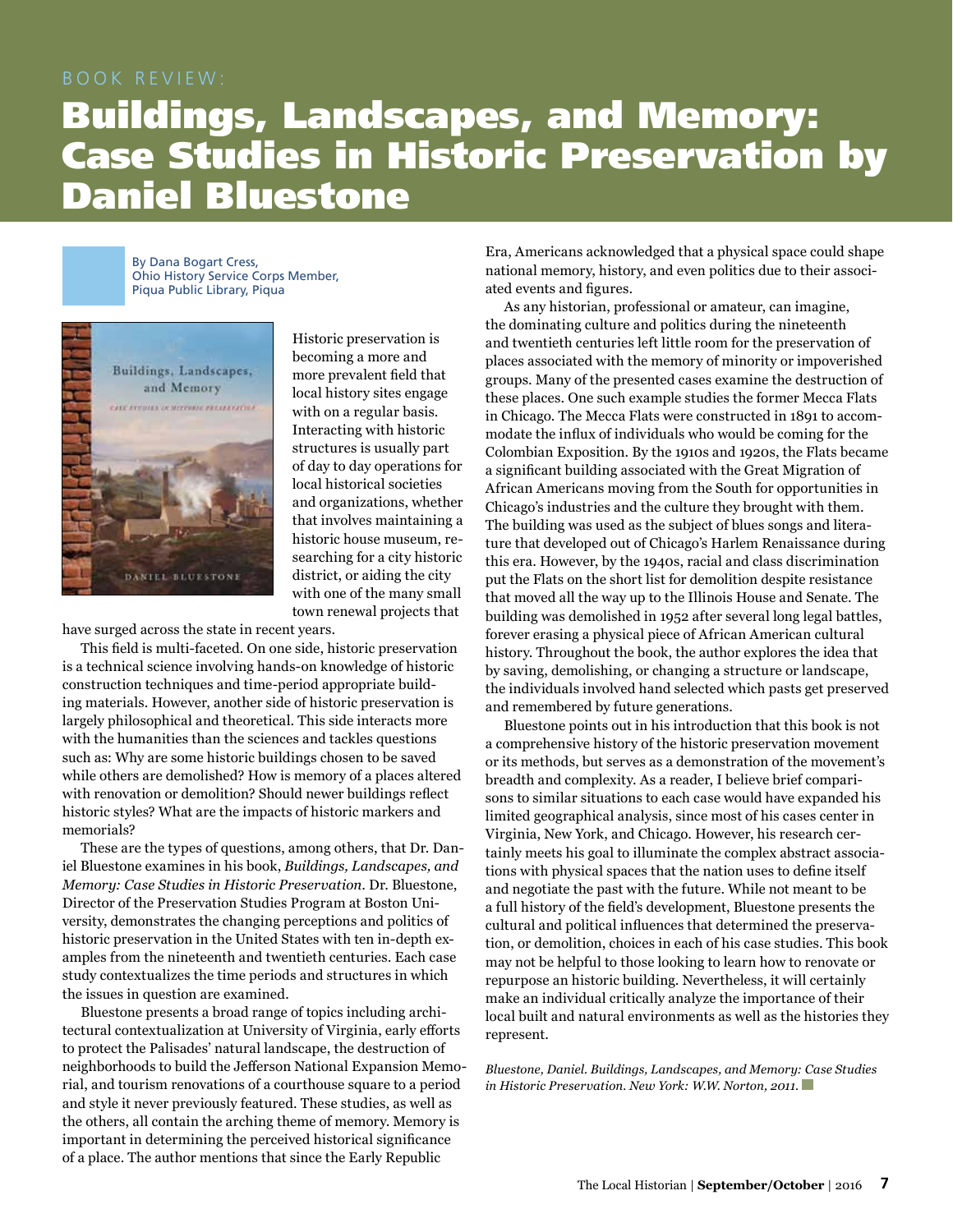# **Win a Week in Williamsburg, Virginia!**

The Alliance is currently selling raffle tickets to fund an Ohio Local History Alliance organizational membership scholarship.

Prize for the raffle is a one-week stay at Patrick Henry Square in Williamsburg, VA. This generously donated prize will allow up to six people to spend December 3 through December 10 in this beautiful resort half a block from historic Colonial Williamsburg. During that time (December 4), the annual Grand Illumination of Revolutionary City will take place.

Tickets are \$1 each, sold at participating Alliance member sites and at our Annual Meeting on October 7. All proceeds go toward financing a scholarship for an organizational membership to the Alliance.

Drawing for the winner will take place at the Annual Meeting on October 8, 2016. Winner need not be present to win.

Find more information at [www.](http://www.ohiolha.org/2016/07/win-a-week-in-williamsburg-va/) [ohiolha.org/2016/07/win-](http://www.ohiolha.org/2016/07/win-a-week-in-williamsburg-va/)a-week-in-williamsburg-va/.



# Celebrate Archives Month by Honoring the Accomplishments of an Ohio Archival Institution

The Ohio Historical Records Advisory Board Achievement Award recognizes significant accomplishments in preserving and improving access to historical records in any format by an Ohio archival institution.

All Ohio institutions responsible for archival records that provide public access to at least a portion of their collections are eligible. Eligible accomplishments include recent special projects or on-going programs that:

- build significant collections
- implement successful preservation strategies
- enhance access to archives
- develop effective digitization programs

Preference will be given to projects or programs that can be adapted for use by other institutions.

Because the award recognizes institutional achievements, individuals are not eligible. Departments employing members of OHRAB are not eligible, but other departments in their institutions are eligible.

Nominating letters should be no longer than two pages, 12-pt, single spaced, describing the institution's program/project along with its goals, accomplishments, and significance. Each must include the nominee's institutional name along with a contact person's name, mailing and email addresses, and phone number.

Send nominations via email or U.S. mail by October 7, 2016 to:

### Pari Swift

Senior Records Manager Ohio Attorney General's Office, 23rd Floor 30 East Broad Street Columbus, OH 43215 [Pari.Swift@OhioAttorneyGeneral.gov](mailto:Pari.Swift@OhioAttorneyGeneral.gov)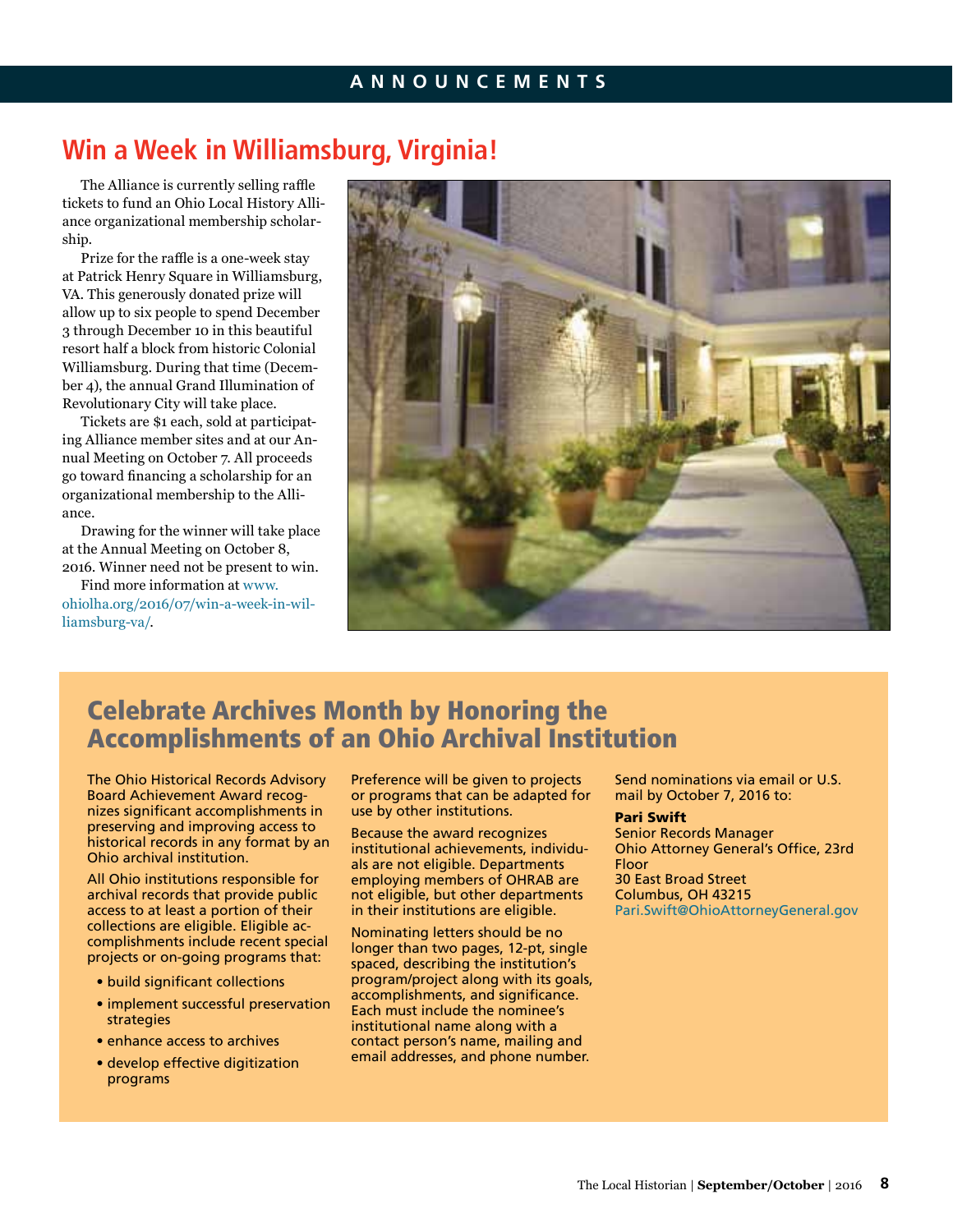# **Submit Your Session Proposals for OMA 2017!**

It's once again time to send in your innovative and thought-provoking session ideas for the 2017 OMA Annual Conference! This year's meeting will be held April 2-3 in Ohio's beautiful Glass City – Toledo!

Each year, it seems the world moves a little bit faster, the "hot new trend" gets old a little bit quicker, and we are forced to adapt with record speed – or risk getting left in the lurch.

The one thing constant is change. With our world growing more complex every day, change within museums isn't just inevitable, it's necessary to remain critical, meaningful and relevant to our communities.

Across Ohio, museums are using this idea to transform their institutions – paving the way with innovative programming and ideas, audience engagement, sustainability, collections care and more – to enhance and support their mission and better serve their community.

With the wealth of innovation happening in Ohio museums comes the opportunity for us to share knowledge – what's worked, what didn't, and what we learned from it all. This year's theme is Trans-



forming Museums: Secrets to Success and we need your help! OMA is currently accepting session proposals for innovative and engaging sessions that will create an interactive experience for our conference

attendees. Find more information and a session proposal form at [ohiomuseums.](http://ohiomuseums.org/professional-development/conference) [org/professional-development/confer](http://ohiomuseums.org/professional-development/conference)[ence](http://ohiomuseums.org/professional-development/conference)/.

# The Ohio Local History Alliance Needs Your Help! Take the Alliance Digital Communications Survey

The Ohio Local History Alliance wants to hear from you! The Alliance aims to use digital communications to make resources accessible, connect with Ohio's local history community, and educate members on digital technology tools. In order to best serve you, we have put together a survey to understand your needs and preferences when it comes to digital communication. By spending 5-10 minutes completing this survey, you can help us understand what technologies you use and what you need from us!

The survey is available at [www.surveymonkey.com/r/B96WSJ5](https://www.surveymonkey.com/r/B96WSJ5) through November 21.



# **Creative Learning Factory Webinar– Interpreting Difficult History**

Join the Creative Learning Factory and special guest Julia Rose, author of Interpreting Difficult History at Museums and Historic Sites (May 2016), for insights on how to develop compelling and ethical representations of historical individuals, communities, and populations who have suffered. Learn methods for creating a sensitive museum learning environment

and strategies for helping audiences more responsibly and productively engage with content surrounding oppression and trauma. To learn more and register, visit [creativelearningfactory.org.](http://creativelearningfactory.org) Group pricing and season passes are available. Email [info@creativelearningfactory.org](mailto:info@creativelearningfactory.org) for more information.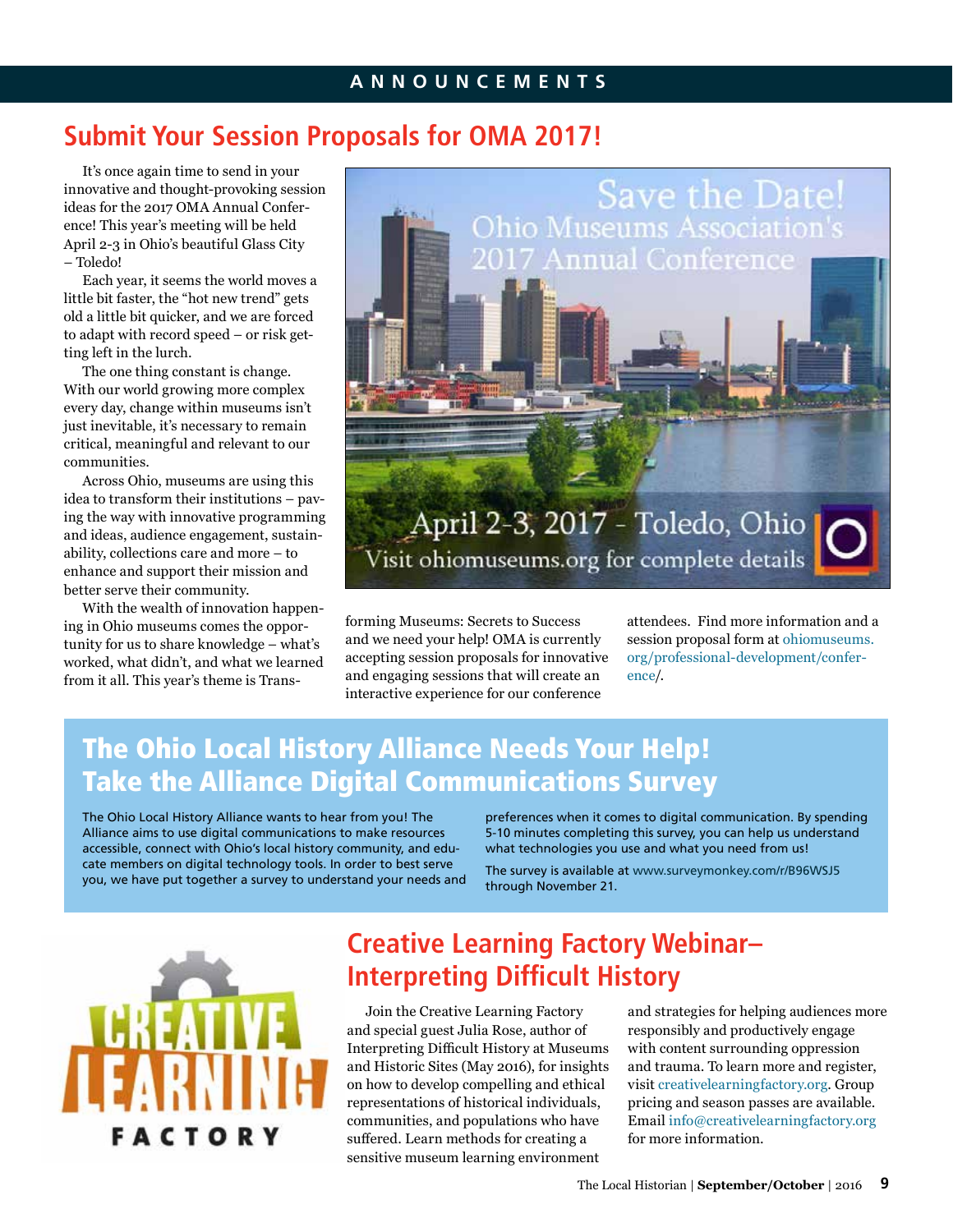# Join the Ohio Local History Alliance...

### *...or connect a sister organization to the Alliance and ask its leaders to join in one of the following categories:*

## Organizational Member

Get six issues of *The Local Historian,* save when you register for our Alliance regional and statewide local history meetings, receive periodic email updates, and save on Ohio Historical Society services for organization, including speakers and customized training workshops. **Best of all, when you join the Alliance as an Organizational Member, your membership benefits all of your organization's staff and members**—they will all qualify for discounts on registration for the Alliance's regional and statewide meetings and when buying Alliance publications.

### *Operating budget:*

| Over \$200,000 a year:      | \$100 | ( \$190 for 2) |
|-----------------------------|-------|----------------|
| \$100,000-\$200,000 a year: | \$75  | (\$140 for 2)  |
| \$25,000-\$100,000 a year:  | \$60  | ( \$110 for 2) |
| Under \$25,000 a year:      | \$35  | $(565$ for 2)  |

### Individual Member

Get six issues of *The Local Historian*, save when you register for our Alliance regional and statewide local history meetings, receive periodic email updates.

| Affiliate:  | \$35 | $(565$ for 2) |
|-------------|------|---------------|
| Individual: | \$50 | (90 for 2)    |
| Student:    | \$20 |               |

## Business Member:

\$100 (\$190 for 2)

### Join at: [www.ohiohistorystore.com/Ohio-LHA-formerly-OAHSM-C120.aspx](http://www.ohiohistorystore.com/Ohio-LHA-formerly-OAHSM-C120.aspx)

# CALENDAR

### SEPTEMBER 14-17:

AASLH Annual Meeting & Online Conference. For more information, see [about.aaslh.org/conference](http://about.aaslh.org/conference).

### SEPTEMBER 21:

Building Access by Design Conference. For more information, see [www.vsao.org/culturalaccess](http://www.vsao.org/culturalaccess).

### SEPTEMBER 30:

ICA Subsidized Survey Application Deadline. For more information, see [www.ica-artconservation.org/education/](http://www.ica-artconservation.org/education/subsidized) [subsidized-](http://www.ica-artconservation.org/education/subsidized)survey.

### OCTOBER 3:

Speak Up for Ohio Museums Day. For more information, see page 6.

### OCTOBER 7:

OHRAB Award Nomination Deadline. For more information, see page 8.

### OCTOBER 7-8:

Ohio Local History Alliance Annual Meeting. For more information, see page 1.

### OCTOBER 17:

OMA Conference Session Proposal Deadline. For more information, see page 9.

# On the Web

# Museum People Podcast

## **[www.nemanet.org/nema-community/museum-](http://www.nemanet.org/nema-community/museum-people/ 
)people/**

Museum People is a New England Museums Association produced podcast that celebrates individuals connected with the museum field by highlighting their work, passions, opinions, and personalities. In each episode, you'll hear stories and viewpoints from a variety of museum people, from unsung workers to executive directors, volunteers to trustees, as they help change the world one visitor at a time.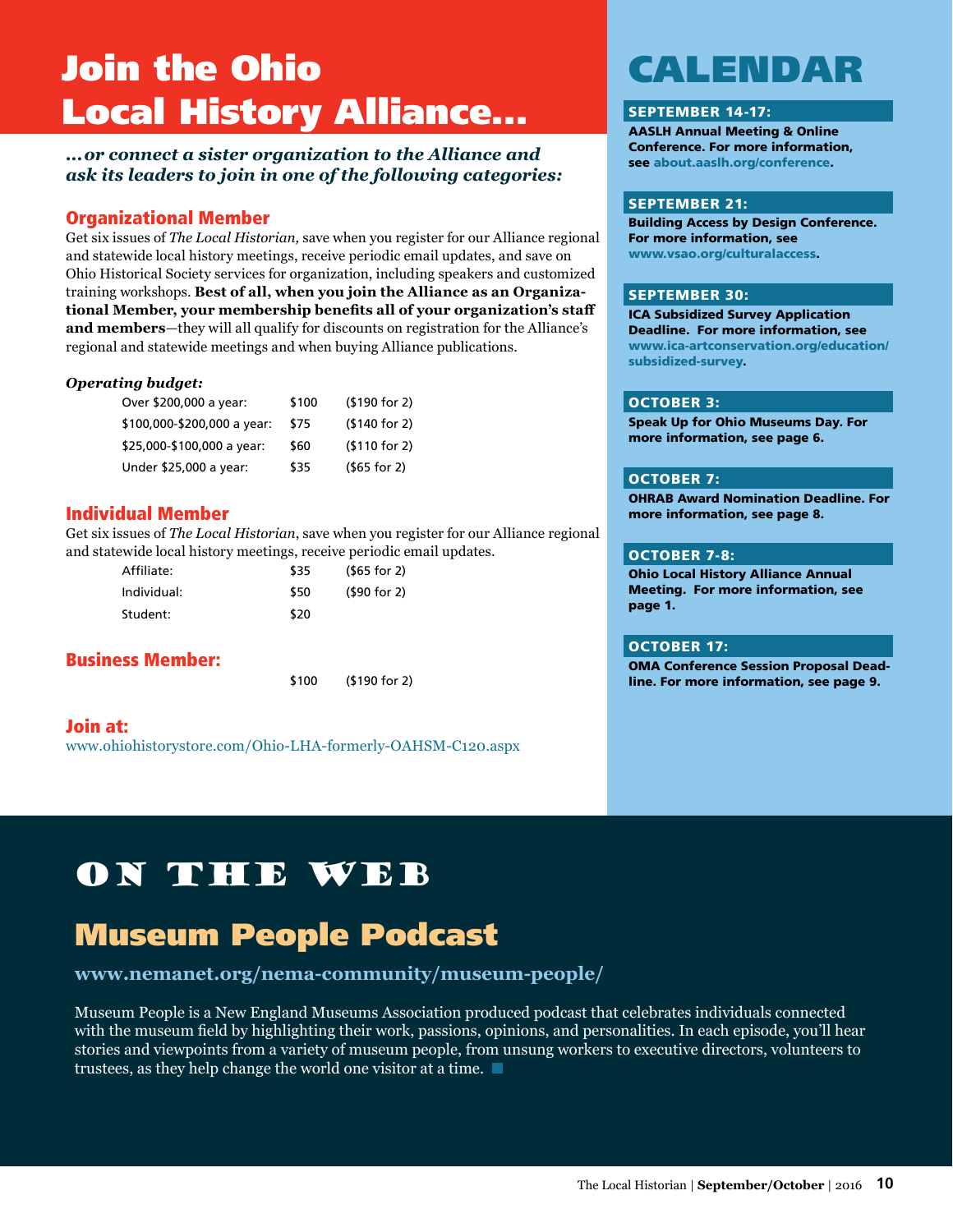# News from the Regions

## Region 1

Allen, Defiance, Fulton, Hancock, Hardin, Henry, Lucas, Putnam, Van Wert, Williams, and Wood Counties

## Region 2

Ashland, Crawford, Erie, Huron, Marion, Morrow, Ottawa, Richland, Sandusky, Seneca, and Wyandot Counties

**The Hayes Presidential Library &** 

**Museum** marked the Republican National Convention's presence in Cleveland in July with a series of special events. Reenactors positioned around the museum portrayed the Republican National Convention of 1876, which took place in Cincinnati and was the convention in which Rutherford B. Hayes was named the nominee. In addition, the museum hosted Stan M. Haynes, author of two books about presidential nominating, for a talk and book signing the Saturday after the convention. For more information visit [rbhayes.org/hayes](http://rbhayes.org/hayes)/.

## Region 3

Cuyahoga, Lake, Lorain, Medina, and Summit Counties

Throughout the month of August, the **Oberlin Heritage Center's** Facebook page featured some creative connections with Brazil and the upcoming Summer Olympics in Rio de Janeiro. AmeriCorps member Mary Manning researched OHC's collections to find all kinds of ties to Rio and to events associated with the Olympics. Tuesday Facebook posts looked at Monroe's time in Brazil, including the political challenges that he faced being abroad during the Civil War and Reconstruction. What-is-it-Wednesday posts were sports-and-exercise related, and Photo-Fridays focused on Olympians with local connections. For more information visit [www.oberlinheritage.org.](http://www.oberlinheritage.org)

## Region 4

Ashtabula, Geauga, Mahoning, Portage, and Trumbull Counties

Students in the Museum Curation class in the History Department at **Youngstown State University** planned, researched, and installed the exhibits for two museum within the region: **The Sutliff Museum** and the **National McKinley Birthplace Museum**. Two graduate students

worked at the Sutliff Museum creating a new permanent exhibit titled, "The Sutliff Family Story" which chronicles three generations of the Sutliff family as well as the major events that occurred during their lifetimes, including the antislavery movement and the Victorian era. Three graduate students have completed a special exhibit on the life of President William McKinley with a timeline and artifacts at the National McKinley Birthplace Museum. The exhibit titled "The Timekeeper of Progress: Life and Legacy of William McKinley" is now a permanent fixture focusing on McKinley's early life, including his time in the Civil War, and his family, the election campaigns including different campaign buttons. For more information, visit [www.sutliffmuseum.](http://www.sutliffmuseum.org) [org](http://www.sutliffmuseum.org) and [mckinleybirthplacemuseum.org](https://mckinleybirthplacemuseum.org)/.

## Region 5

Carroll, Columbiana, Harrison, Holmes, Jefferson, Stark, Tuscarawas, and Wayne **Counties** 

The **Tuscarawas County Historical Society** spent the summer out and about enjoying local festivals throughout the county. The society helped celebrate the bicentennial of the Village of Tuscarawas in June, participated in First Town Days in July, participated in the New Philadelphia Business Association's Second Saturdays also in July, and the Zoar Harvest Festival in August. For more information go to [www.tuschs.org/main](http://www.tuschs.org/main)/.

## Region 6

Delaware, Fairfield, Fayette, Franklin, Knox, Licking, Madison, Perry, Pickaway, and Union Counties

The **Dawes Arboretum** has been added to the National Register of Historic Places as a historic district. Founded in 1929, The Arboretum has been established to promote the love and knowledge of trees, history and the natural world. The continued reforestation and historical interpretation of the gardens and buildings through public programs shows the successful legacy of the Dawes family and their contribution to nature in Licking County. For more information, go to [dawesarb.org](http://dawesarb.org)/.

# Region 7

Auglaize, Champaign, Clark, Darke, Greene, Logan, Mercer, Miami, Montgomery, Preble, and Shelby Counties

The **Historical Society of Vandalia-Butler** received a helping hand from the Vandalia-Butler High School History Club over the summer. Club members worked one morning every week and cut and moved shrubs, weeded the herb garden, mulched, watered new grass seed, moved logs to the log pile, prepared dirt for new grass seed, and fertilized several trees. For more information visit [www.histori](http://www.historicalsocietyvandalia-butler.org)[calsocietyvandalia-butler.org](http://www.historicalsocietyvandalia-butler.org)/.

## Region 8

Adams, Brown, Butler, Clermont, Clinton, Hamilton, Highland, and Warren Counties

## Region 9

Athens, Gallia, Hocking, Jackson, Lawrence, Meigs, Pike, Ross, Scioto, and Vinton Counties

Later this year the **Ross County Historical Society** will receive a very important donation – the statue of former Ohio governor William Allen of Chillicothe that formerly represented Ohio in the U.S. Capitol's Statuary Hall. The solid marble statue weighs over 12,000 pounds and will hopefully be on exhibit in the society's heritage center soon. The statue of Allen in Statuary Hall has been replaced by a statue of inventor and Milan, Ohio native Thomas Edison. For more information go to [www.rosscountyhistorical.](http://www.rosscountyhistorical.org) [org/](http://www.rosscountyhistorical.org).

## Region 10

Belmont, Coshocton, Guernsey, Monroe, Morgan, Muskingum, Noble, and Washington Counties

Local history in Muskingum County has a new name. The **Pioneer and Historical Society of Muskingum County** is now simply **Muskingum County History**. In addition to being too long, the old name contained antiquated and exclusive terminology not indicative of the organization. MCH also has a new logo, a new website, a new organizational brochure, and a new look on Facebook. Four key elements have guided the re-branding process – clarity, consistency, relevance, and outreach. One key outcome goal is to engage a wider and younger demographic in the preservation of our historic heritage. Visit [www.muskingumcountyhis](http://www.muskingumcountyhistory.org)[tory.org](http://www.muskingumcountyhistory.org) for more information.